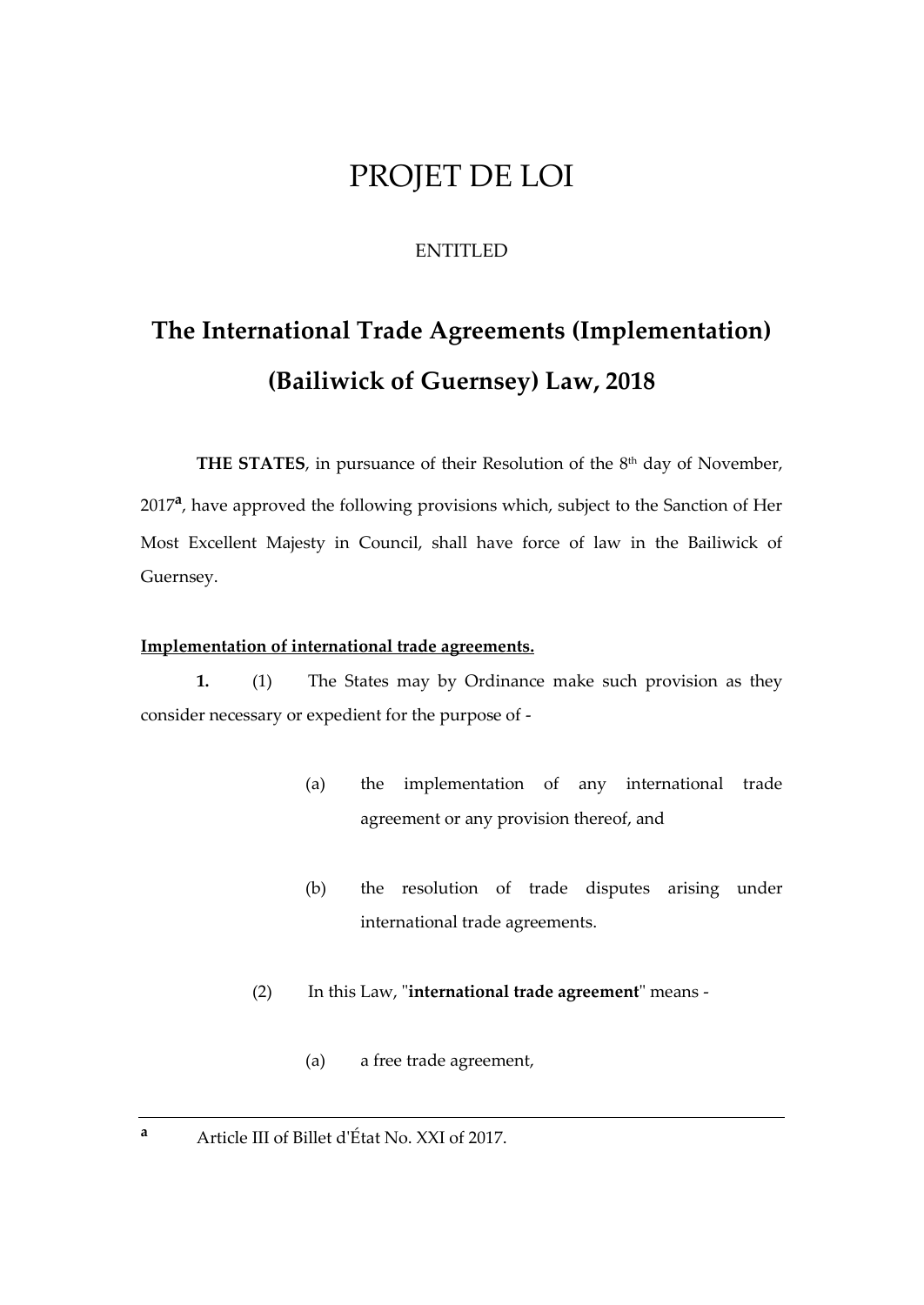- (b) any other international agreement that relates to trade, whether or not acceded to or ratified by the United Kingdom on behalf of the Bailiwick, specified for the purposes of this Law by Ordinance of the States, or
- (c) the Agreement on Government Procurement signed at Marrakesh on 15<sup>th</sup> April 1994 (as modified from time to time).

#### **General provisions as to Ordinances.**

- **2.** (1) An Ordinance under this Law
	- (a) may be amended or repealed by a subsequent Ordinance hereunder,
	- (b) may contain such consequential, incidental, supplementary, transitional, savings and other ancillary provisions as may appear to be necessary or expedient, including (without limitation) -
		- (i) provision as to the creation and punishment of offences in respect of contraventions of the Ordinance and as to the creation of new duties, obligations, liabilities, remedies, penalties, sanctions and other consequences (but subject to the provisions of subsection (2)),
		- (ii) provision amending, or applying exceptions,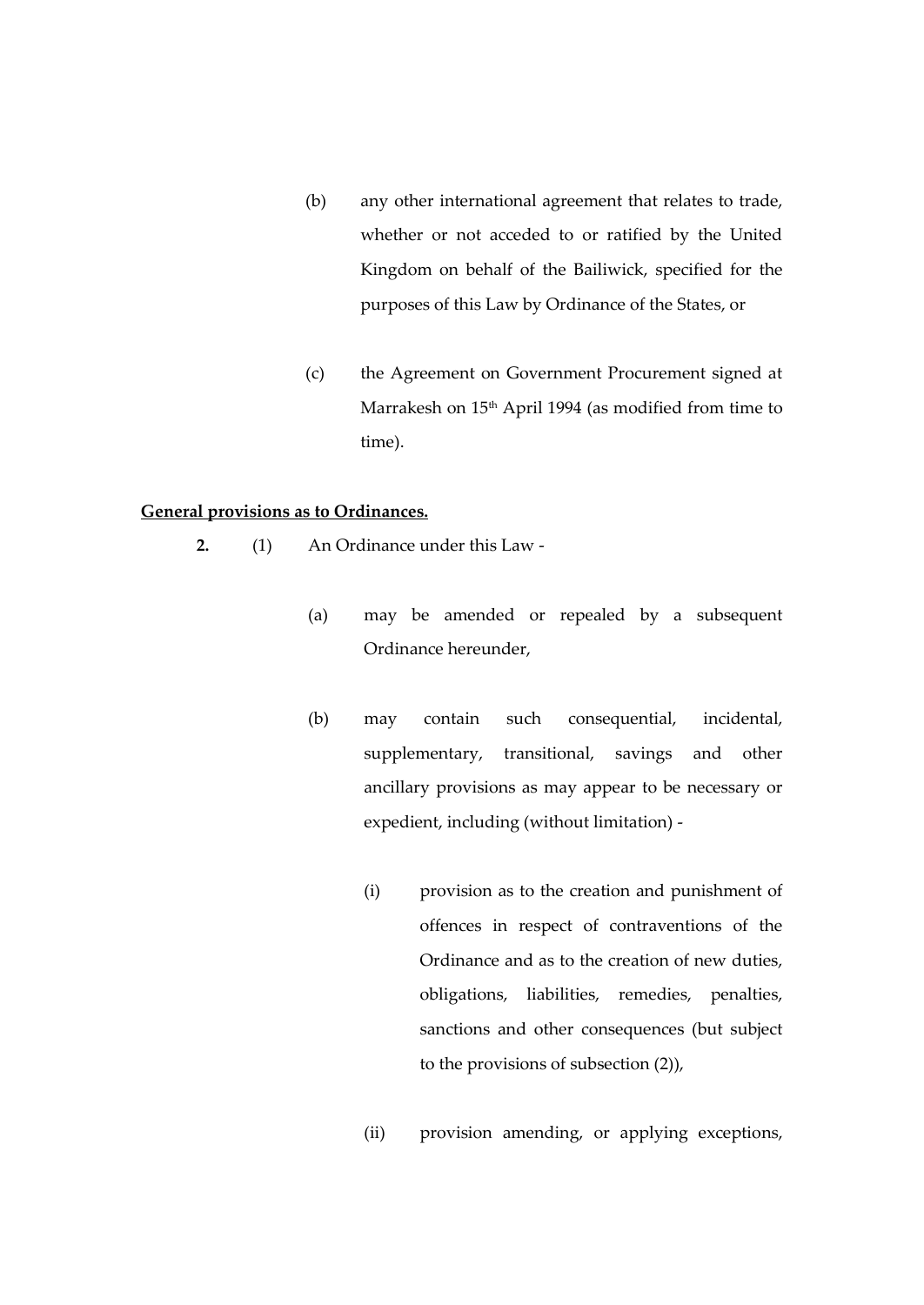adaptations and modifications to, any of the provisions of this Law or any other enactment,

(iii) provision repealing, replacing, amending, extending, adapting, modifying or disapplying any rule of customary or common law.

(2) The power conferred by subsection  $(1)(b)(i)$  and  $(4)(g)$  does not include power -

- (a) to provide for offences to be triable only on indictment,
- (b) to authorise the imposition, on summary conviction of an offence, of a term of imprisonment or a fine exceeding the limits of jurisdiction for the time being imposed on the Magistrate's Court by section 9 of the Magistrate's Court (Guernsey) Law, 2008**<sup>b</sup>** , or
- (c) to authorise the imposition, on conviction on indictment of any offence, of a term of imprisonment exceeding two years.

(3) Any power conferred by this Law to make an Ordinance may be exercised -

**b** Order in Council No. XVIII of 2009; amended by Ordinance No. XXII of 2009; No. IX of 2016.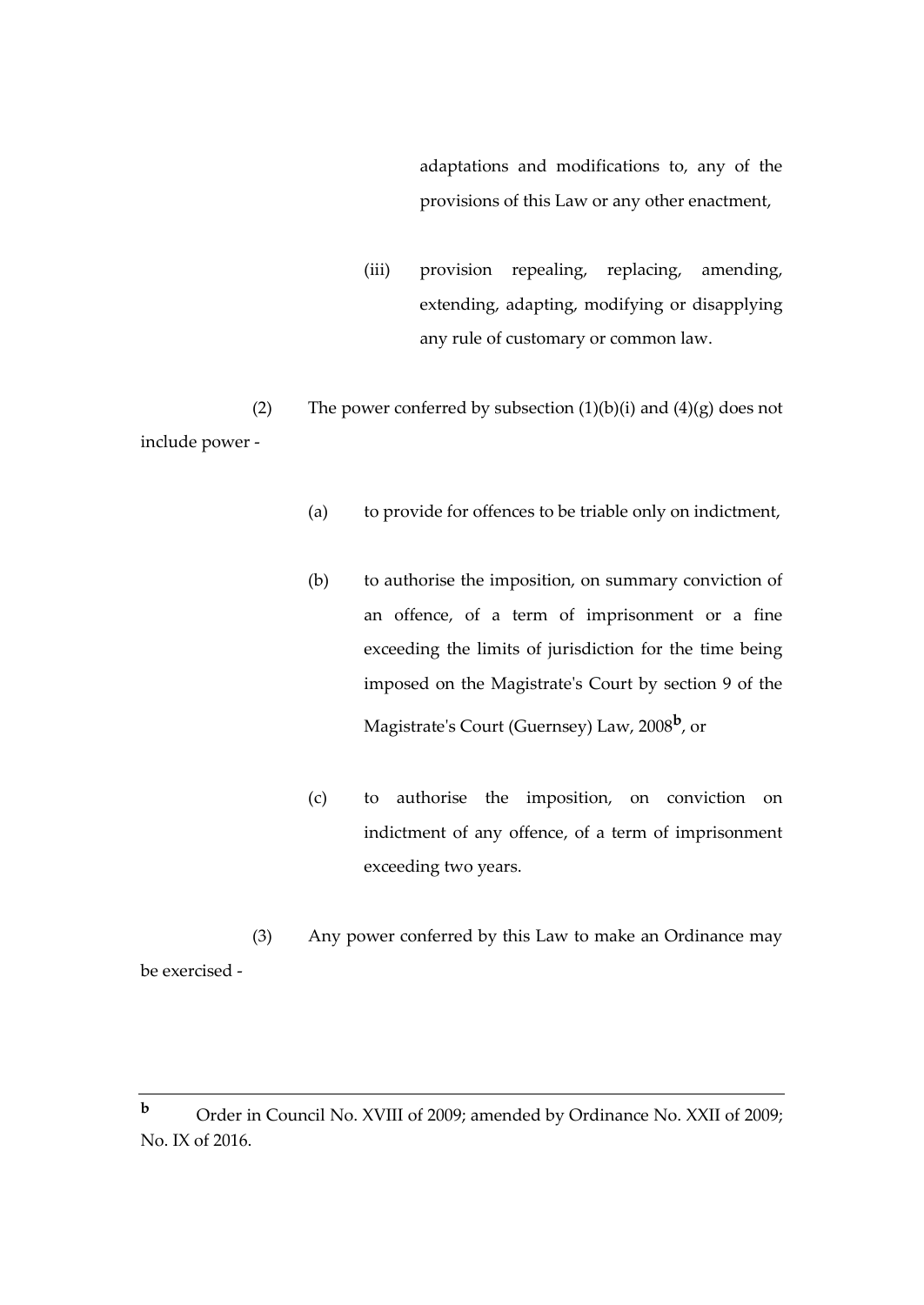- (a) in relation to all cases to which the power extends, or in relation to all those cases subject to specified exceptions, or in relation to any specified cases or classes of cases, and
- (b) so as to make, as respects the cases in relation to which it is exercised -
	- (i) the full provision to which the power extends, or any lesser provision (whether by way of exception or otherwise),
	- (ii) the same provision for all cases, or different provision for different cases or classes of cases, or different provision for the same case or class of case for different purposes,
	- (iii) any such provision either unconditionally or subject to any prescribed conditions.

(4) Without prejudice to the generality of the foregoing provisions of this Law, an Ordinance under this Law -

> (a) may empower any committee of the States of Guernsey, the States of Alderney or the Chief Pleas of Sark, and any other body (including, without limitation, the Royal Court and any other court of the Bailiwick), to make or issue orders, rules, regulations, codes or guidance, for the purposes of this Law or any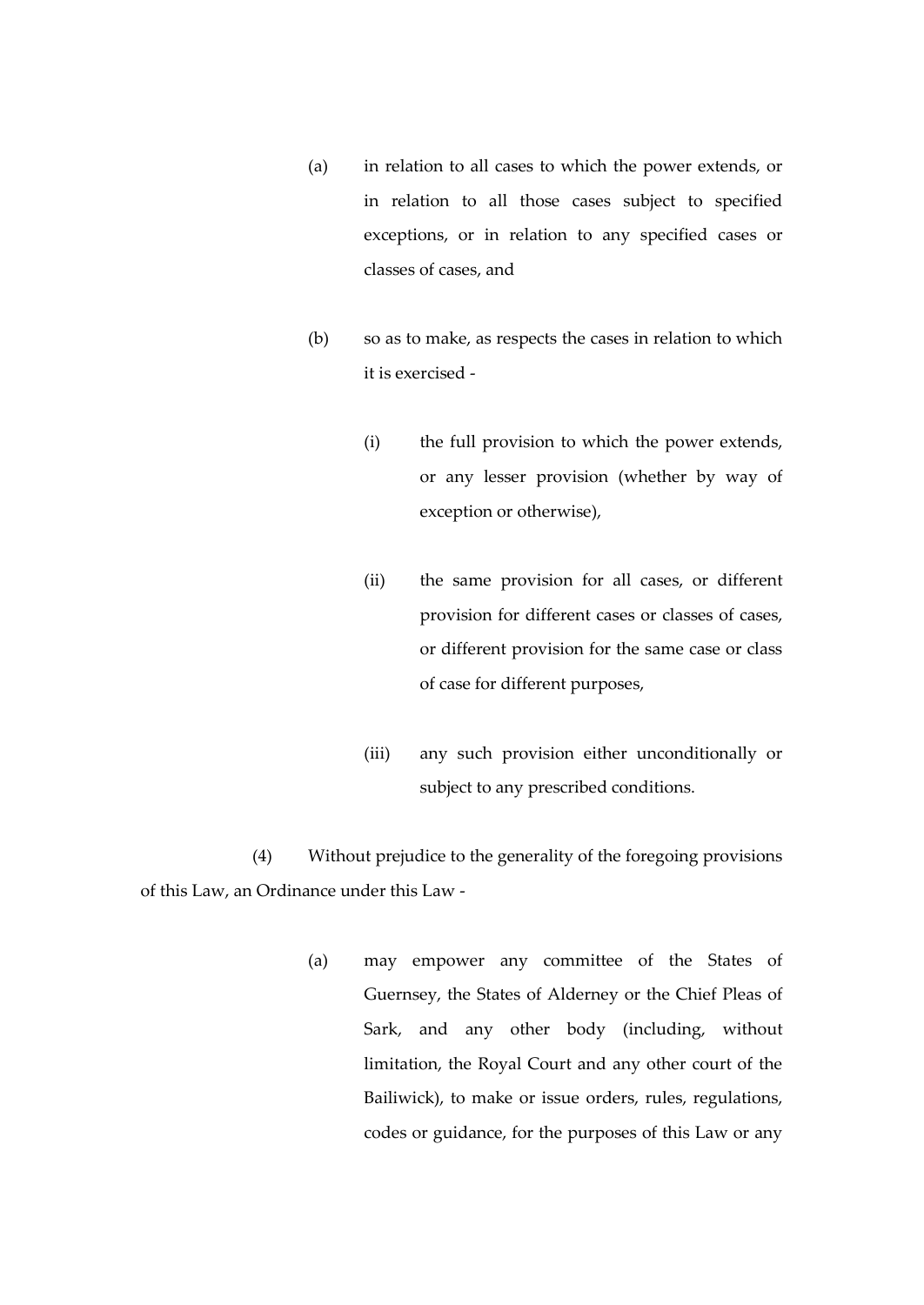Ordinance or regulations made under it,

- (b) may provide that no liability shall be incurred by any specified person or body in respect of anything done or omitted to be done in the discharge or purported discharge of any of their functions under the Ordinance unless the thing is done or omitted to be done in bad faith (but may not prevent an award of damages in respect of an act or omission on the ground that it was unlawful as a result of section 6(1) of the Human Rights (Bailiwick of Guernsey) Law, 2000**<sup>c</sup>** ),
- (c) may make provision for the purpose of dealing with matters arising out of or related to any international trade agreement or any provision thereof,
- (d) may direct that any international trade agreement or any provision thereof, or any enactment, shall extend to or otherwise have effect in the part of the Bailiwick to which the Ordinance applies with such exceptions, adaptations and modifications as may be specified in the Ordinance,
- (e) without prejudice to the provisions of paragraph (d), may make provision by reference to, and may adopt or

**<sup>c</sup>** Order in Council No. XIV of 2000; amended by Order in Council No. I of 2005; Ordinance No. XXXVII of 2001; No. XXXIII of 2003; No. XX of 2015; No. IX of 2016; G.S.I. No. 27 of 2006.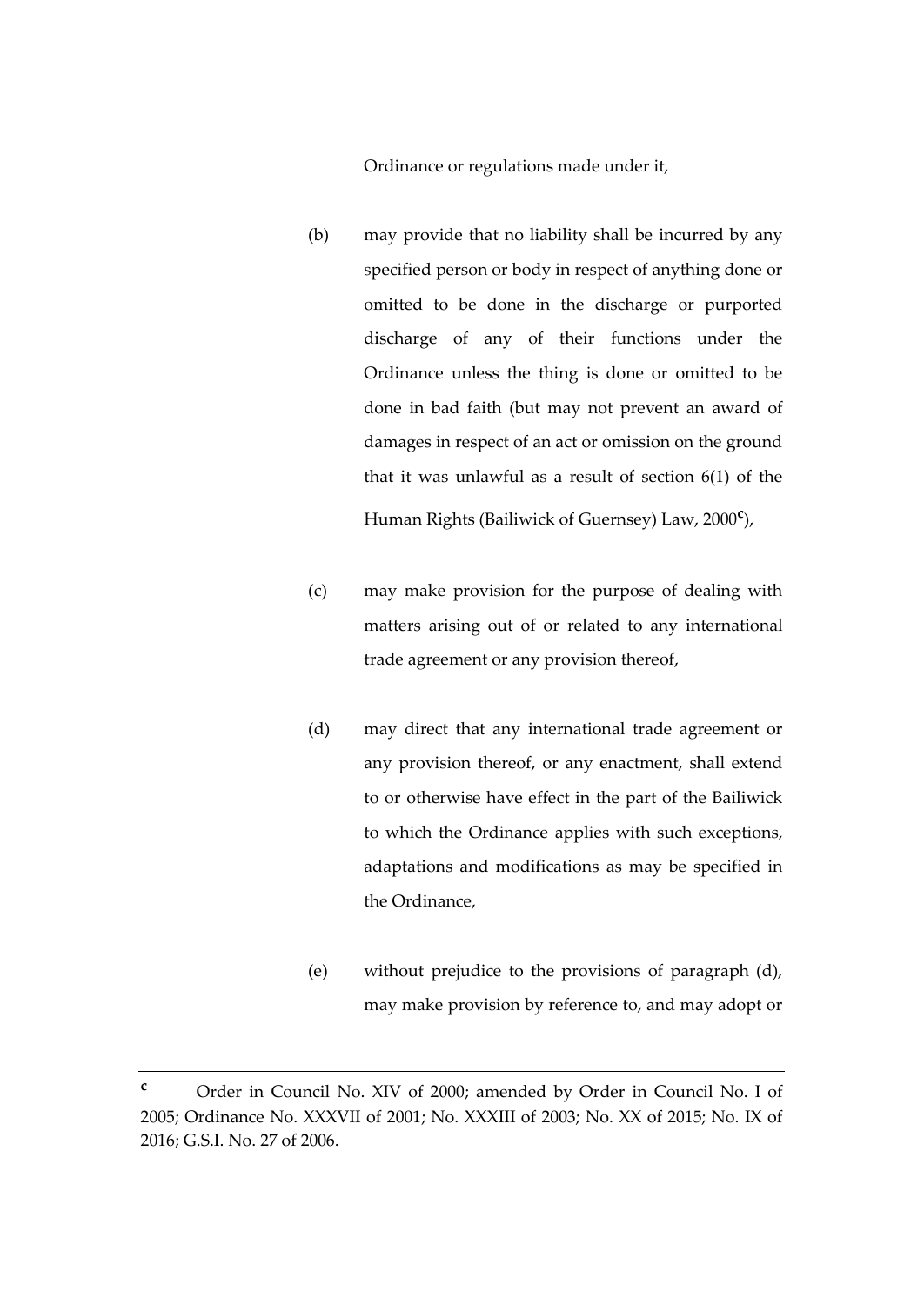incorporate (by reference, annexation or otherwise), any international trade agreement or any provision thereof, or any enactment, which agreement, provision or enactment shall (subject to any exceptions, adaptations and modifications specified in the Ordinance) thereupon have the same force and effect as an Ordinance under this Law,

- (f) may make provision under the powers conferred by this Law notwithstanding the provisions of any enactment for the time being in force,
- (g) may, in the case of an Ordinance of the States of Deliberation, specify penalties, in relation to offences tried before the Court of Alderney or the Court of the Seneschal, exceeding the limits of jurisdiction for the time being imposed on those courts by section 13 of the Government of Alderney Law, 2004**<sup>d</sup>** or (as the case may be) section 11 of the Reform (Sark) Law, 2008**<sup>e</sup>** ,
- (h) where it is an Ordinance of the States of Alderney or the Chief Pleas of Sark, may not specify a penalty in respect of an offence triable summarily or on

**<sup>d</sup>** Order in Council No. III of 2005; amended by No. XXII of 2010; No. XI of 2012; No. V of 2014; Alderney Ordinance No. IX of 2016.

**<sup>e</sup>** Order in Council No. V of 2008; amended by Nos. VI of 2008 and XXVII of 2008; No. XIV of 2010; No. XII of 2011; No. XI of 2014; No. IX of 2016; No. II of 2018; Sark Ordinance Nos. II and VI of 2015; No. XI of 2017.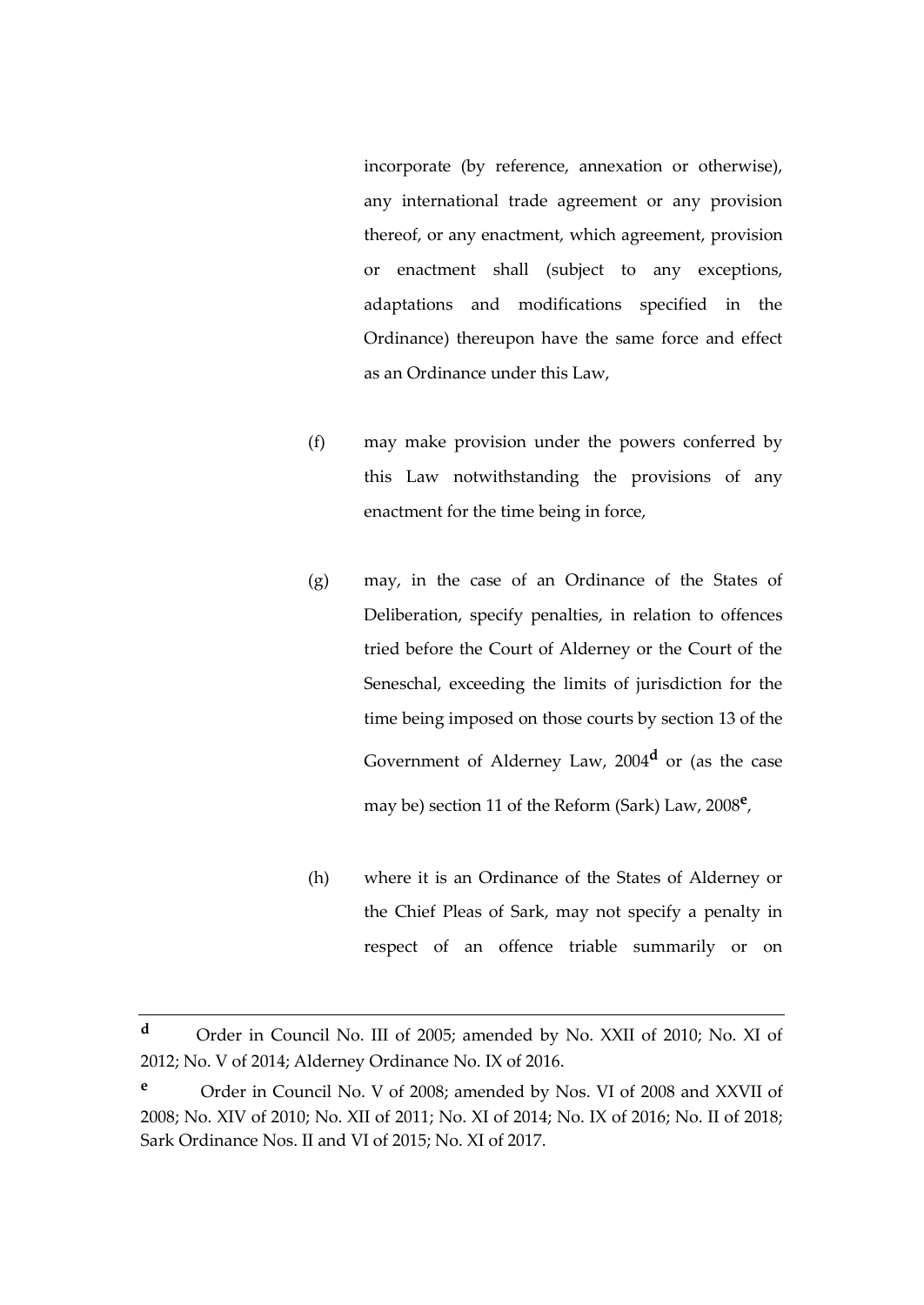indictment which exceeds the maximum penalty specified by Ordinance of the States of Deliberation in respect of that offence when tried summarily or, as the case may be, on indictment or the limits of jurisdiction for the time being imposed upon the Court of Alderney by section 13 of the Government of Alderney Law, 2004 or (as the case may be) the Court of the Seneschal by section 11 of the Reform (Sark) Law, 2008, whichever is greater, and

(i) without prejudice to the generality of the foregoing, may make any such provision of any such extent as might be made by Projet de Loi other than any provision which imposes or increases taxation or which takes effect from a date earlier than that of the making of the Ordinance.

(5) For the purposes of paragraphs (d) and (e) of subsection (4) only, "**enactment**" includes an Act of Parliament and an Order in Council.

(6) An Ordinance made under this Law by the States of Deliberation applying in Alderney or Sark ceases to have effect -

> (a) in Alderney if, within the period of four months immediately following the approval date, the States of Alderney resolve to disapprove its application to Alderney, and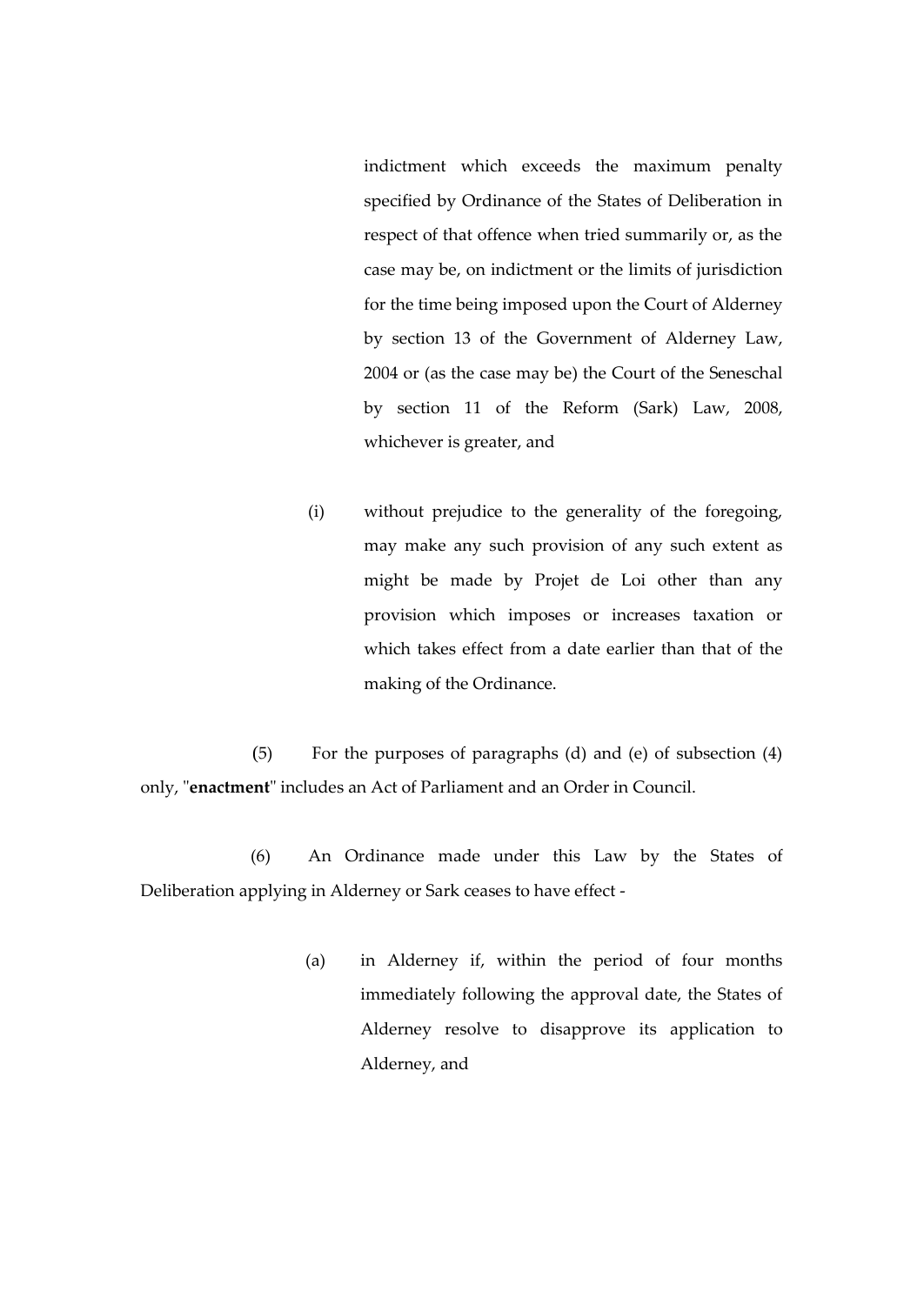(b) in Sark if, at the first or second meeting of the Chief Pleas of Sark following the approval date, the Chief Pleas resolve to disapprove its application to Sark.

(7) If the States of Alderney or the Chief Pleas of Sark resolve to disapprove the application of an Ordinance in accordance with subsection (6), the Ordinance ceases to have effect in Alderney or (as the case may be) Sark, but without prejudice to -

- (a) anything done under the Ordinance in Alderney or (as the case may be) Sark, or
- (b) the making of a new Ordinance having effect in Alderney or (as the case may be) Sark.

(8) In subsection (6), "**approval date**", in relation to an Ordinance, means the date of its approval by the States of Deliberation.

#### **Interpretation.**

**3.** (1) In this Law, unless the context otherwise requires -

"**the Bailiwick**" means the Bailiwick of Guernsey,

"**committee**" of the States of Guernsey, States of Alderney or Chief Pleas of Sark means any committee, council, department, authority, board or like body thereof, however called,

"**enactment**" means any Law, Ordinance or subordinate legislation,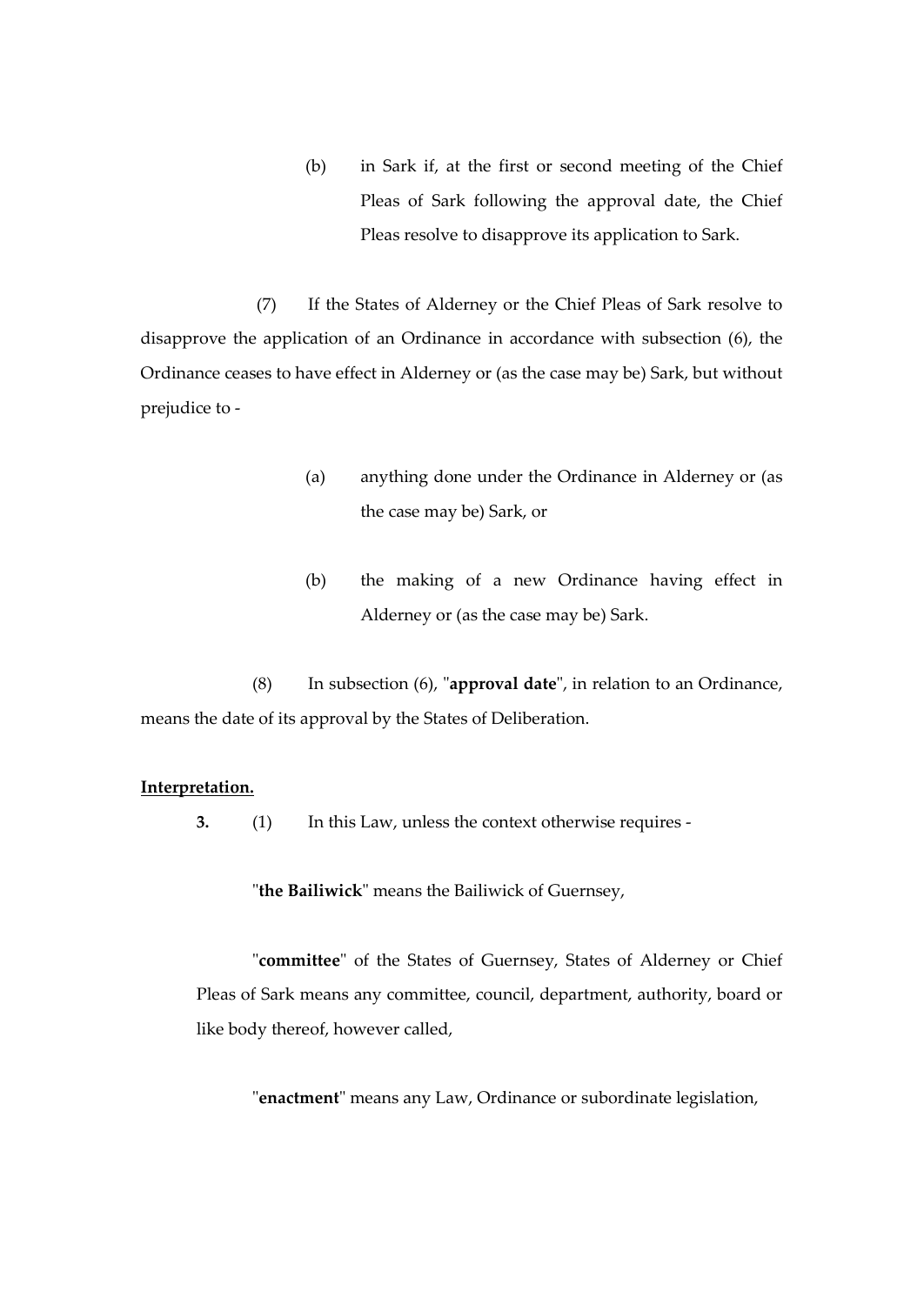"**free trade agreement**" means an agreement that is or was notifiable under -

- (a) paragraph 7(a) of Article XXIV of GATT, or
- (b) paragraph 7(a) of Article V of GATS,

"**GATS**" means the General Agreement on Trade in Services, part of Annex 1B to the WTO Agreement (as modified from time to time),

"**GATT**" means the General Agreement on Tariffs and Trade, part of Annex 1A to the WTO Agreement (as modified from time to time),

"**implementation**" of an international trade agreement or any provision thereof includes the enforcement or enactment of the agreement or provision, and the securing of the administration, execution, recognition, exercise or enjoyment of the agreement or provision, in or under domestic law, and without limitation includes any step that is preparatory to implementation,

"**international agreement**" means any convention, treaty, protocol, memorandum or other international instrument,

"**international trade agreement**" : see section 1(2),

"**provision**" of an international trade agreement includes -

(a) any provision contained in or arising under the agreement, and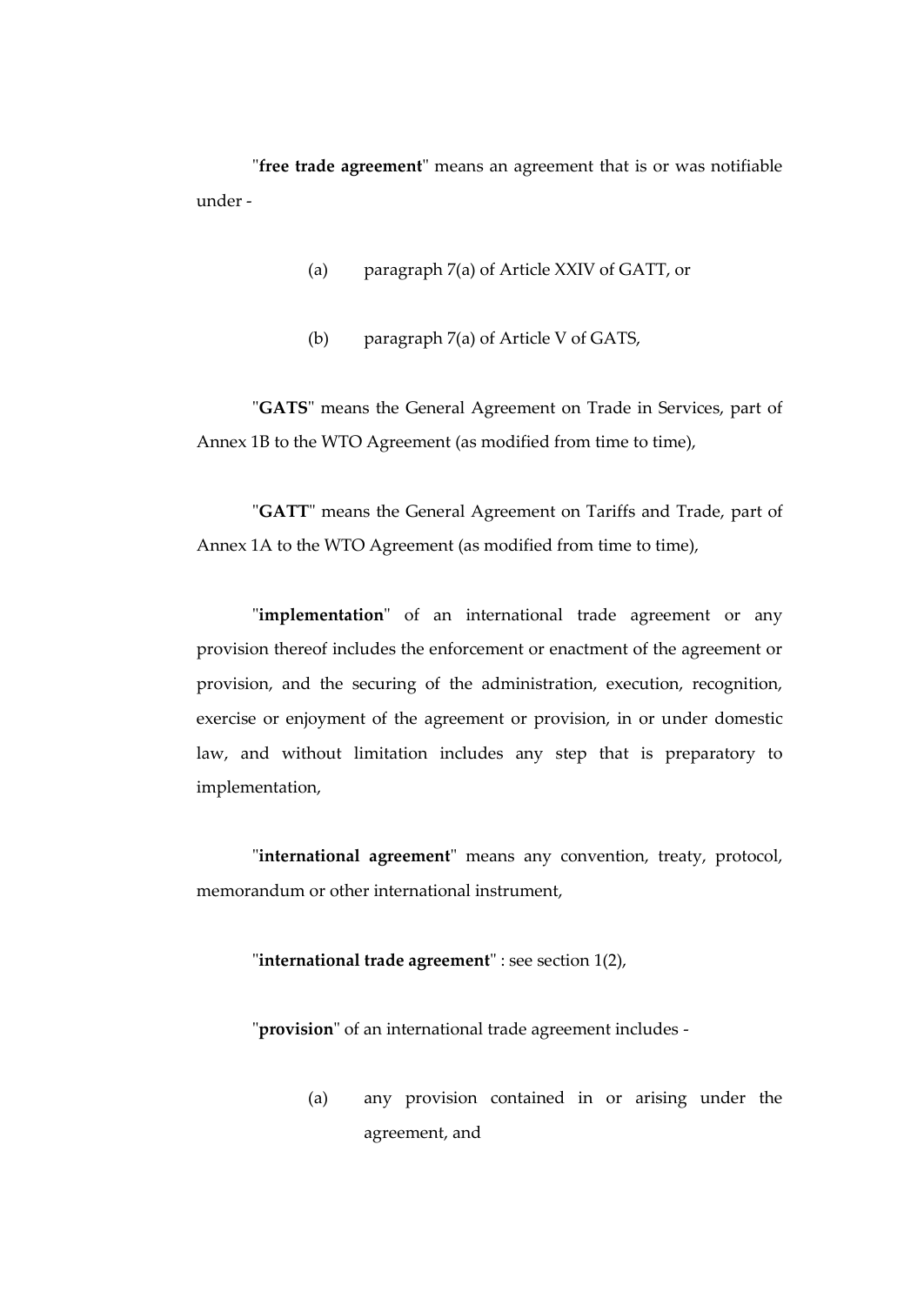(b) any right, power, liability, obligation, prohibition or restriction created or arising, or any remedy or procedure provided for, by or under the agreement,

# **"the States"** means -

- (a) in relation to an Ordinance having effect in Alderney only, the States of Alderney,
- (b) in relation to an Ordinance having effect in Sark only, the Chief Pleas of Sark, and
- (c) in any other case, the States of Deliberation,

"**subordinate legislation**" means any regulation, rule, order, rule of court, resolution, scheme, byelaw or other instrument made under any statutory, customary or inherent power and having legislative effect, but does not include an Ordinance, and

"**the WTO Agreement**" means the agreement establishing the World Trade Organisation signed at Marrakesh on 15<sup>th</sup> April, 1994.

- (2) Any reference in this Law to an enactment
	- (a) is a reference thereto as from time to time amended, reenacted (with or without modification), extended or applied, and